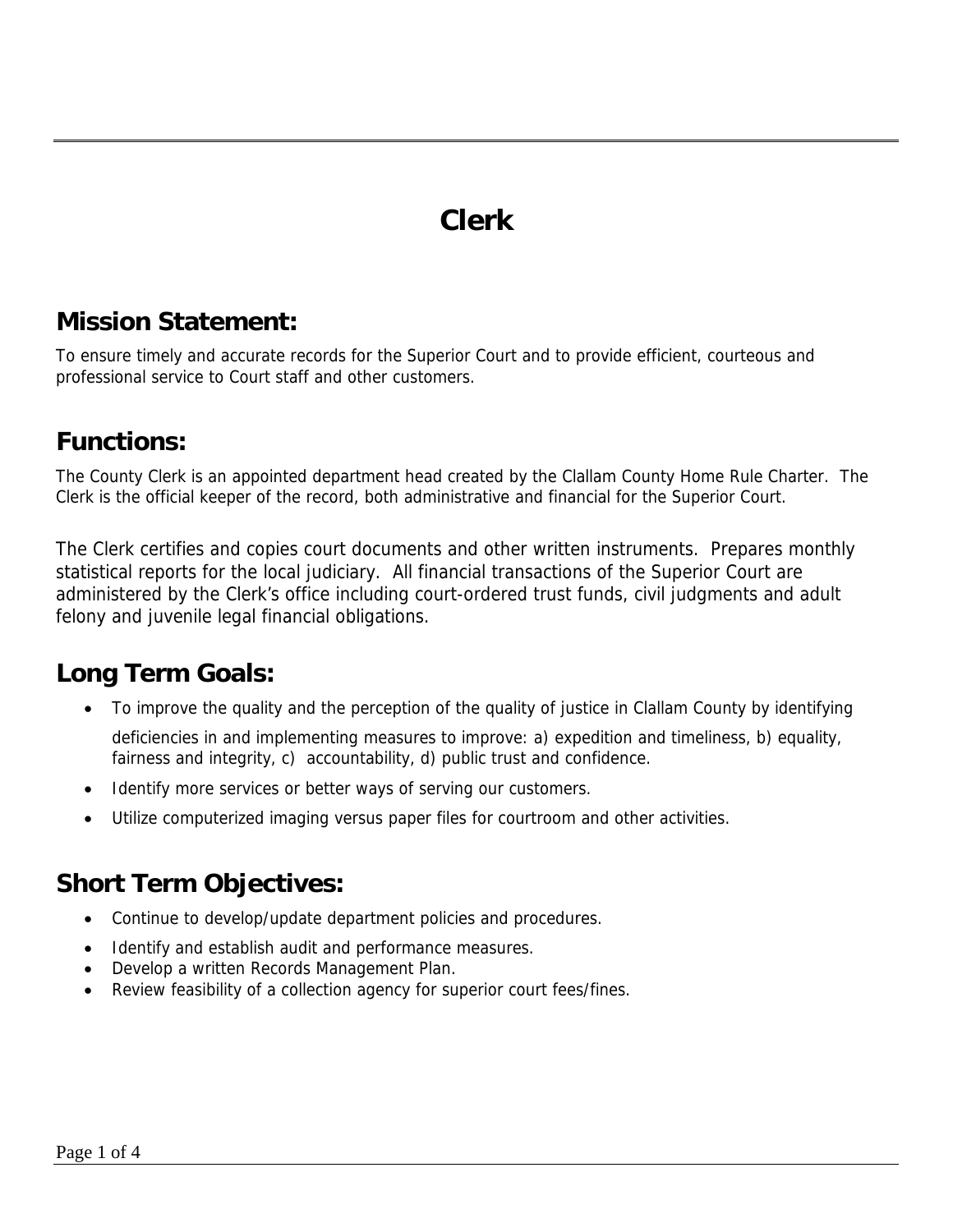## **Accomplishments in 2008:**

Established more written policies and procedures for the department. Implemented subscription service to attorney's and other organizations. Reorganized office space for better use of space and efficiency. Arranged State Archivist to begin taking files/records to state facility. Obtained Grant for microfilm conversion to computer imaging. Updated Local Court Rules (worked with judicial staff).

## **Workload Indicators:**

| Case Filings:         | 2006 Actual | 2007 Actual | 6/30/08<br>Actual | 2009<br>Estimated |
|-----------------------|-------------|-------------|-------------------|-------------------|
| Criminal              | 600         | 589         | 285               | 600               |
| Civil                 | 1,063       | 1269        | 681               | 1300              |
| Domestic              | 372         | 390         | 242               | 400               |
| <b>Mental Illness</b> | 12          |             | 5                 | 6                 |
| Probate/Guardianship  | 335         | 400         | 200               | 400               |
| Adoption/Paternity    | 119         | 164         | 83                | 160               |

## **Staffing Level:**

|                              | 2006 Actual | 2007 Actual | 6/30/08<br>Actual | 2009 Budget |
|------------------------------|-------------|-------------|-------------------|-------------|
| <b>Full Time Equivalents</b> | 8.10        | o.          | 8.98              | 9.14        |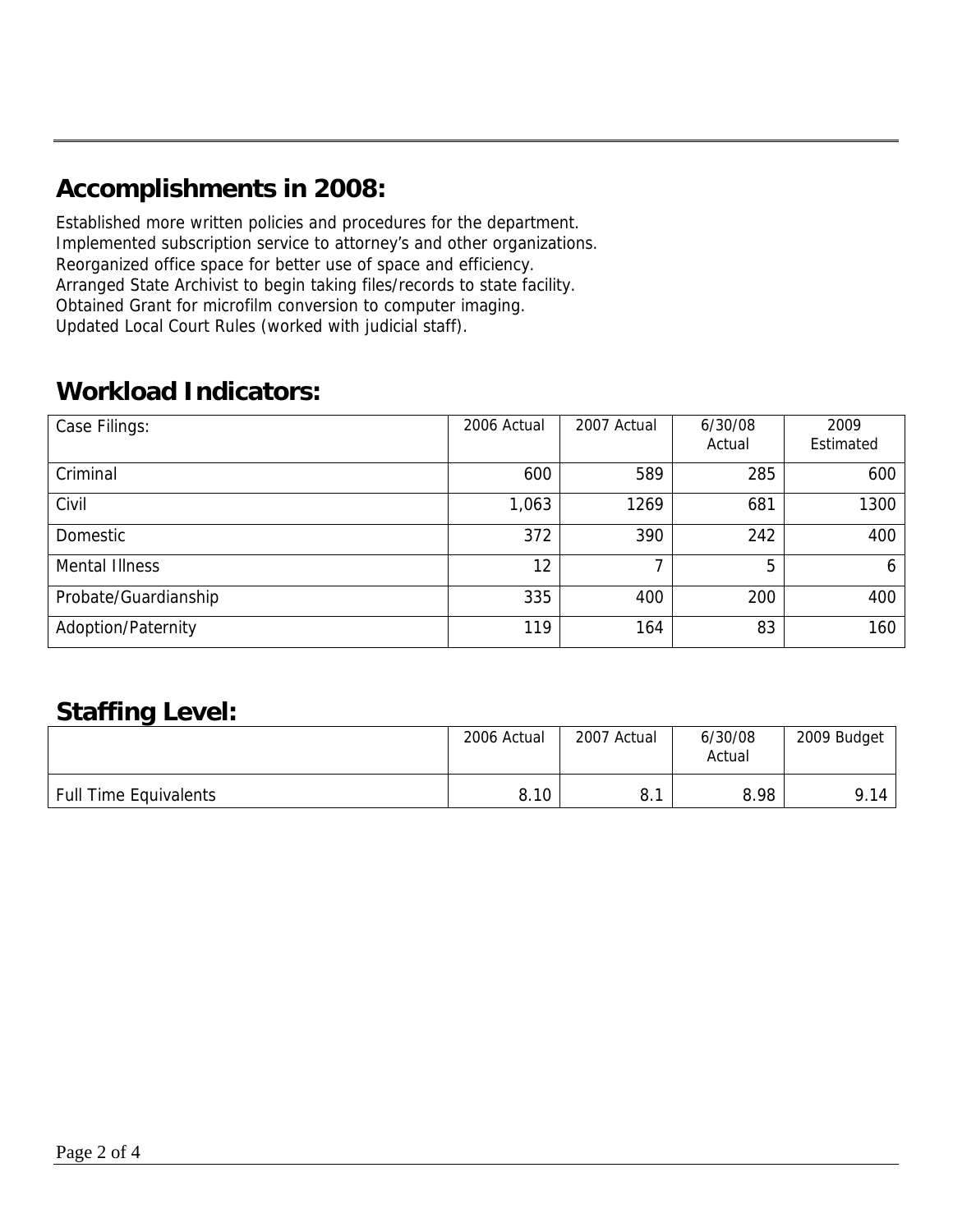# **Operating Budget**

## **Revenues:**

|                                       | 2006 Actual    | 2007 Actual | 6/30/08<br>Actual | 2009<br><b>Budget</b> |
|---------------------------------------|----------------|-------------|-------------------|-----------------------|
| Taxes                                 | $\overline{0}$ | 0           | 0                 | $\Omega$              |
| Licenses and Permits                  | $\overline{0}$ | 0           | 0                 | 0                     |
| Intergovernmental Revenues            | 38,544         | 47,385      | 29,046            | 48,200                |
| <b>Charges for Goods and Services</b> | 183,604        | 237,081     | 91,454            | 178,152               |
| <b>Fines and Forfeits</b>             | 89,291         | 89,435      | 50,819            | 101,240               |
| <b>Miscellaneous Revenues</b>         | 17,223         | 18,446      | 29,804            | 26,940                |
| <b>Nonrevenues</b>                    | $\Omega$       | 0           | 0                 | $\Omega$              |
| <b>Other Financing Sources</b>        | 0              | 0           | 0                 | 0                     |
| <b>General Tax Support</b>            | 111,926        | 88,762      | 100,331           | 237,545               |
| <b>TOTAL</b>                          | \$336,362      | \$392,348   | \$301,454         | \$592,077             |

## **Expenditures:**

|                                        | 2006 Actual | 2007 Actual | 6/30/08<br>Actual | 2009 Budget |
|----------------------------------------|-------------|-------------|-------------------|-------------|
| Salaries and Wages                     | 315,935     | 296,473     | 195,467           | 388,853     |
| <b>Personnel Benefits</b>              | 53,764      | 105,310     | 72,752            | 149,484     |
| <b>Supplies</b>                        | 16,007      | 15,057      | 13,805            | 16,500      |
| Other Services and Charges             | 5,985       | 4,957       | 7,784             | 13,240      |
| <b>Intergovernmental Services</b>      | $\Omega$    | 0           | 0                 | $\Omega$    |
| Capital Outlays                        | 43,977      | 35,279      | 11,646            | 0           |
| <b>Interfund Payments for Services</b> | 4,920       | 24,033      | 0                 | 24,000      |
| <b>TOTAL</b>                           | \$440,588   | \$481,109   | \$301,454         | \$592,077   |